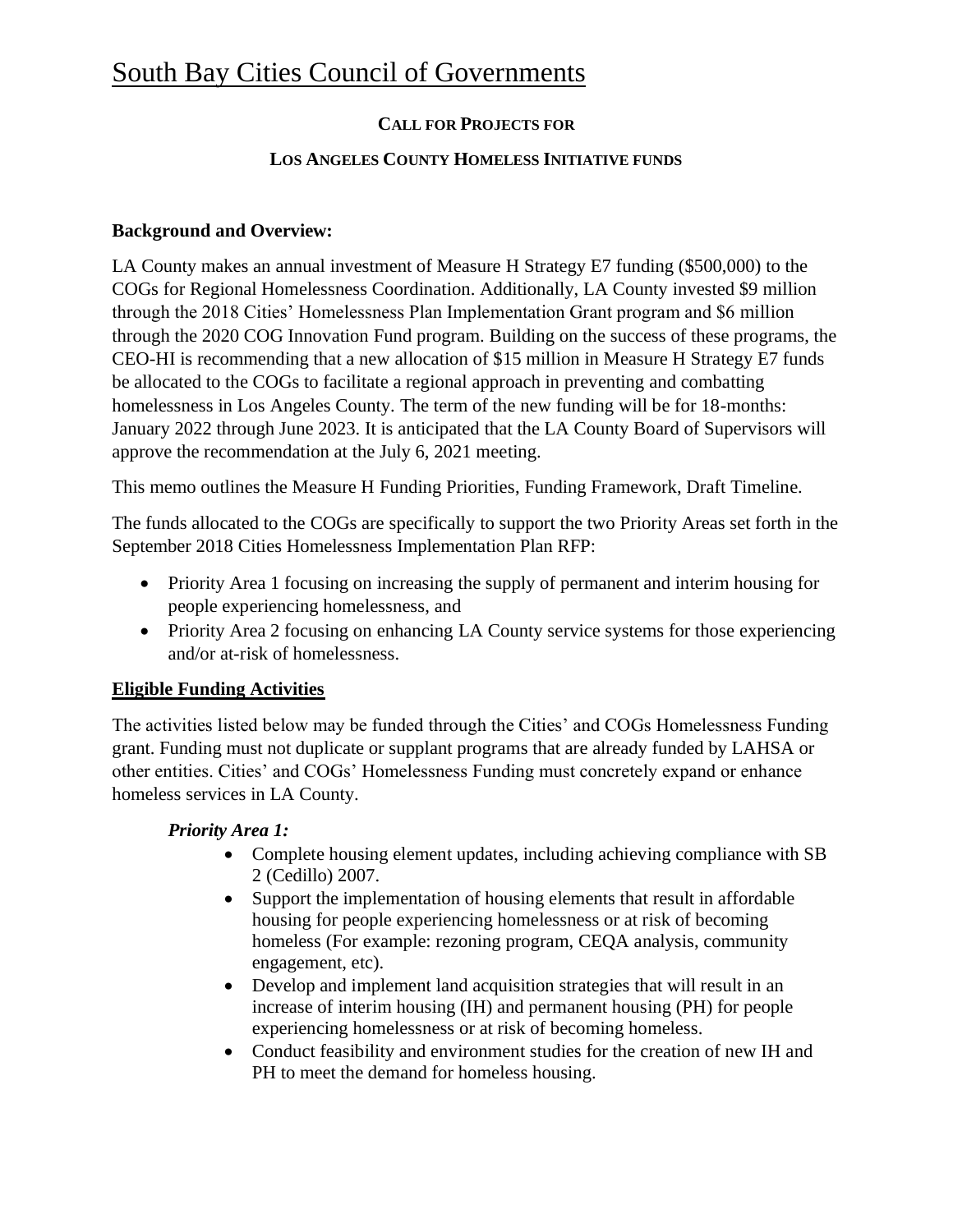- Develop and implement housing and land use ordinances that increase affordable housing for people experiencing homelessness or at risk of becoming homeless; including, but not limited to, Interim and Supportive Housing Ordinance, Accessory Dwelling Unit Ordinance, Reasonable Accommodations Ordinance, Inclusionary Zoning Ordinance, etc.
- Support efforts to build and/or construct new IH/PH.
- Support efforts to acquire building to be used for IH/PH, including motel/hotel conversion projects (consultant fees, due diligence costs, etc).
- Establish, design, and invest in a housing trust fund to create new housing resources.
- Landlord outreach and incentive programs that result in increased housing capacity for people experiencing homelessness (new PH units).
- Provide rental subsidies for people experiencing homelessness, for PH that was acquired as a result of 2018 Cities' Homelessness Plan Implementation Grants or the 2020 COGs' Innovation Funding (for example, rapid re-housing, shallow subsidies, etc.).
- Operations and supportive services funding for newly established IH/PH beds (for example, space, furniture, case management, etc.).
- Establish safe parking programs.

### *Priority Area 2:*

- Development of city homelessness plans for those cities that have not previously submitted plan to the CEO-HI.
- Pilot programs to test innovative, scalable solutions to prevent and combat homelessness.
- Prevention assistance to prevent residents from entering homelessness. Activities may include rental assistance, flexible funds, utility assistance, and providing problem-solving resources.
- Workforce development and training programs for individuals at risk or currently experiencing homelessness. May include collaborations with social enterprises, recruitment of employers, subsidized employment training, etc.
- Increased city-service provider coordination to build regional capacity and leverage County resources (for example, regional liaisons and/or regional coordinators).

### **Ineligible Funding Activities**

Measure H funding may not be used for City services such as sanitation, public safety, and/or encampment clean-ups.

Measure H funding cannot be used to duplicate or supplant existing funding/programs.

### **Funding Framework**

• Funding allocations for each COG shall be proportionate to the total 2020 Greater Los Angeles Point-In-Time Homeless Count of all cities within each respective COG, excluding the City of Los Angeles.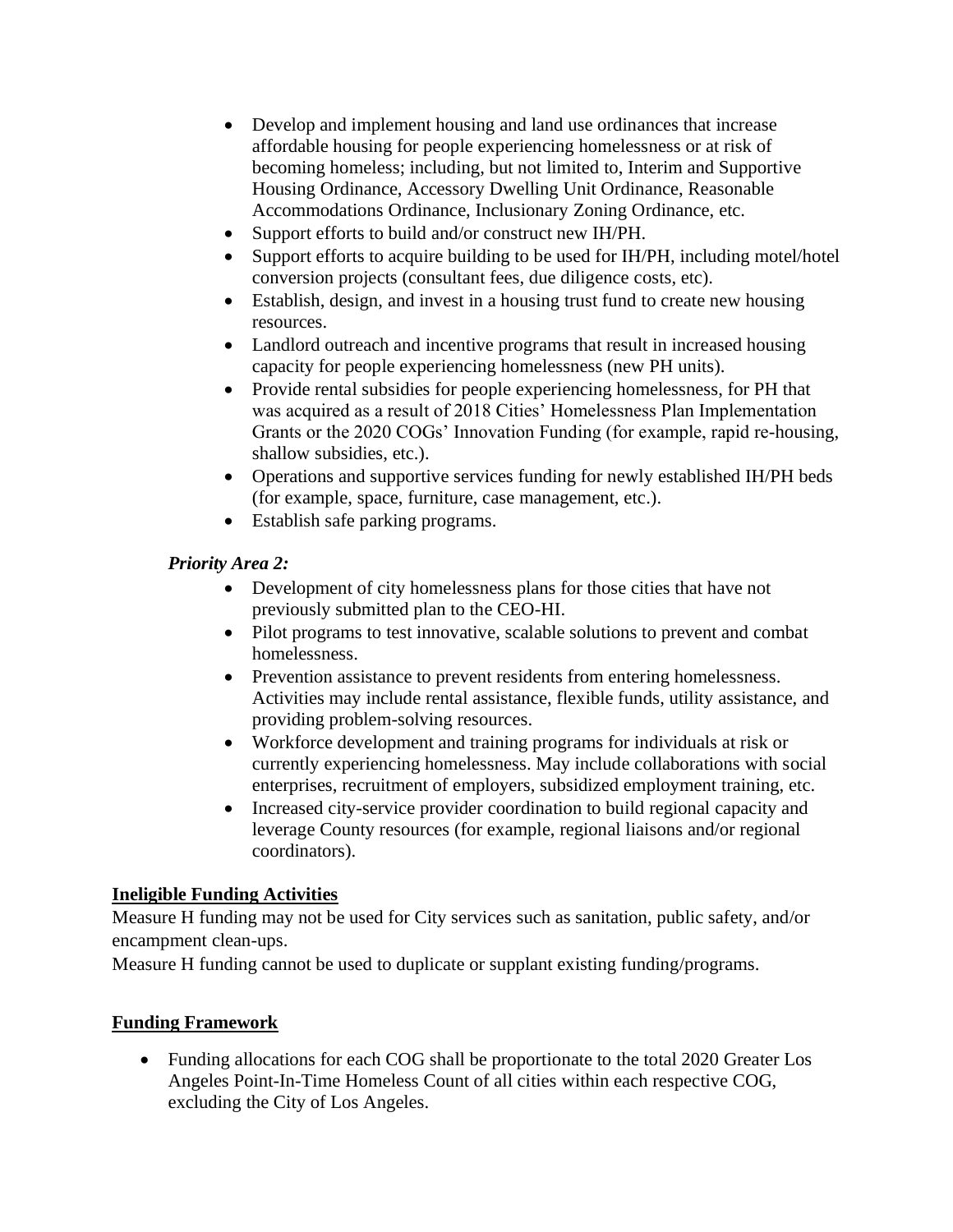- Each COG, in coordination with its member cities, shall design and implement its own process to determine how to utilize the funding, provided that the funding will only be used for activities in Priority Area 1 and Priority Area 2.
- COGs must engage all their member cities, including the provision of technical assistance where necessary, so that all cities are well positioned to apply for available funding that also maximizes cities' resources.
- Each COG will have the flexibility to determine how the funding will be distributed within the Priority Areas and/or if any of the funding will be administered directly by the COG for regional programs that meet the Priority Area goals.
- The SBCCOG is expected to receive a funding allocation of **\$1,905,000**. This allocation is based on the percentage from the 2020 Homeless Count (12.7%).

### **This is one-time funding.**

Applicants may submit more than one project for consideration.

## **Proposed Draft Timeline**

| 6/14/21          | Steering Committee - introduce DRAFT call for projects                      |
|------------------|-----------------------------------------------------------------------------|
| 6/16/21          | City Managers meeting – DRAFT call for projects                             |
| 6/17/21          | Release DRAFT call for projects to city contacts                            |
| 7/6/21           | Board of Supervisors meeting to approve CEO-HI recommendation               |
| 7/7/21           | Call for projects officially issued at Homeless Services Task Force meeting |
| 8/10/21          | Applications due                                                            |
| $8/11 - 8/25/21$ | Evaluation and selection process                                            |
| 9/1/21           | Recommendations of projects presented at Homeless Services Task Force       |
|                  | meeting                                                                     |
| 9/13/21          | Recommendations of projects presented to SBCCOG Steering Committee for      |
|                  | approval                                                                    |
| 9/13/21          | <b>Notification results</b>                                                 |
| 9/20/21          | Draft Statement of Work due to CEO-HI                                       |
| 10/21/21         | Finalized Statement of Work due to CEO-HI                                   |
| 12/17/21         | Contracts executed                                                          |
| 1/1/22           | Projects begin                                                              |
|                  |                                                                             |

Application(s) must be submitted NO LATER THAN August 10, 2021) via email to [jacki@southbaycities.org](mailto:jacki@southbaycities.org) and [grace@southbaycities.org.](mailto:grace@southbaycities.org)

Please email Grace with any questions.